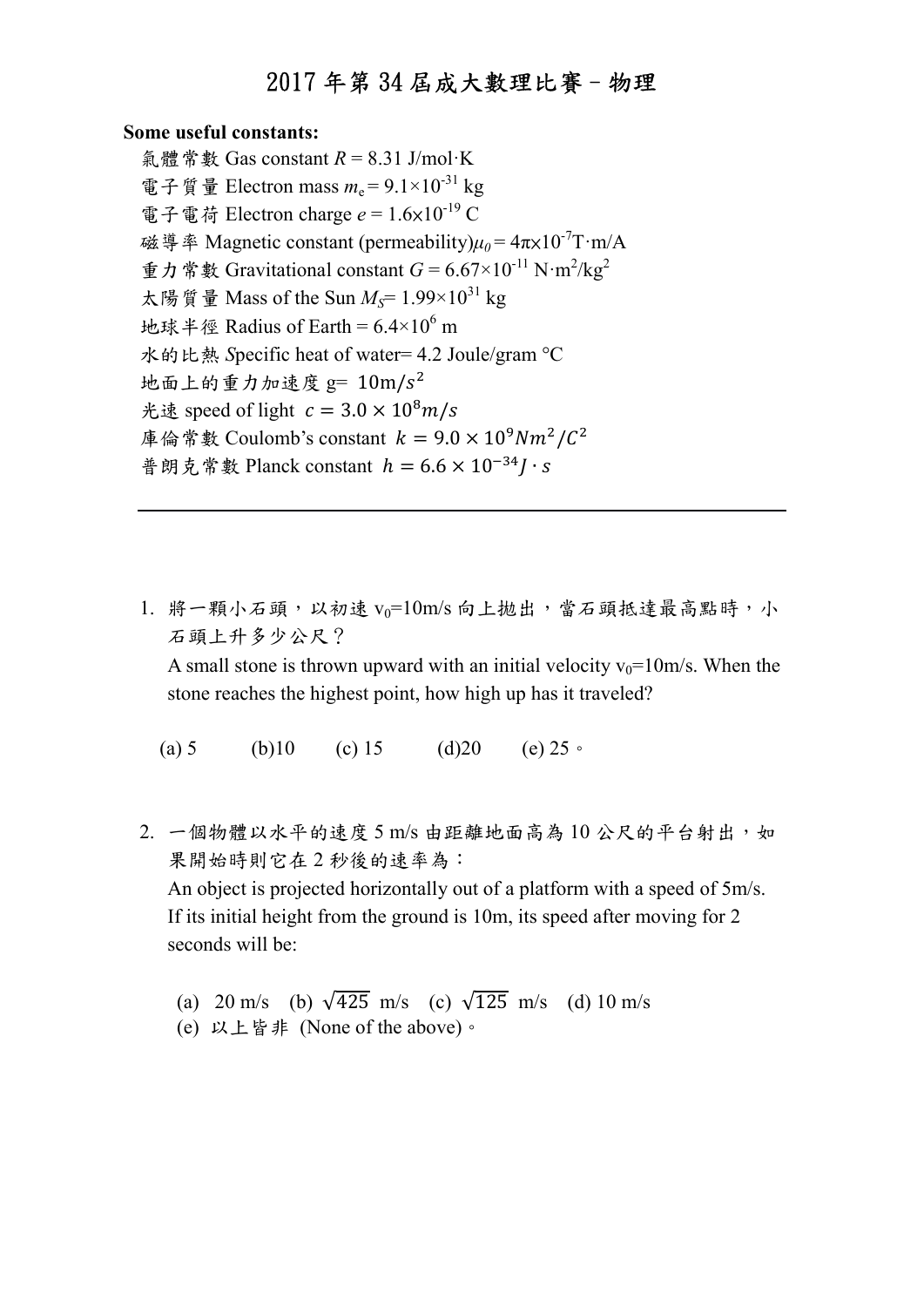3. 一質量為10公斤的物體,靜止置於桌面上,施以一水平拉力 F。若物 體與桌面的靜摩擦係數為 0.2,動擦係數為 0.1。則使物體自靜止開始滑 動所需的最小水平拉力 F 為何? A 10 kg block resting on the table is suddenly pulled by a horizontal force F. If the coefficient of static friction between the block and the table's surface is 0.2, while the coefficient of kinetic friction is 0.1, what will be the minimal horizontal force needed to move the block?

(a) 10 公斤重(kg-W) (b)20 公斤重(kg-W) (c)10 牛頓(N) (d) 20 牛頓 (N) (e) 以上皆非 (None of the above) 。

4. 兩質量分別為 m1 與 m2 的木塊,相互接觸至於光滑平面上。今以水平力  $F$ 作用於 m<sub>1</sub> 的木塊上並使兩木塊一起移動, 若此時 m<sub>1</sub>>m<sub>2</sub>,則 m<sub>2</sub> 的木 塊作用 m<sup>1</sup> 的木塊的反作用力為何? Two blocks with masses of  $m_1$  and  $m_2$  are in close contact with each other on a smooth surface. Now a horizontal force acts on  $m<sub>1</sub>$  to move both blocks. If  $m_1>m_2$ , what will be the reaction force from  $m_2$  to  $m_1$ ?

(a) 
$$
\frac{m_1}{m_1 + m_2} F
$$
 (b)  $\frac{m_2}{m_1 + m_2} F$  (c)  $\frac{m_1}{m_2} F$  (d)  $\frac{m_2}{m_1} F$  (e)  $\frac{m_1 - m_2}{m_1 + m_2} F$ 

5. 若有一顆小行星,以近乎圓形軌道繞太陽公轉,且其公轉週期為64 年, 則此一小行星繞行太陽的平均距離,約為地球繞太陽的軌道半徑的多少 倍?

An asteroid orbits the Sun in a nearly circular orbit with a period of 64 years. In terms of the orbital radius of the Earth to the Sun, what will be the average distance between the asteroid and the Sun?

(a) 2 (b) 4 (c) 8 (d) 16 (e) 32

6. 若地球半徑約為月球半徑的 4 倍,地球表面的自由落體加速度約為月球 表面的6倍,求月球與地球的質量比值為何? If the radius of the Earth is about 4 times that of the Moon and the gravitational acceleration on Earth is about 6 times that on Moon, what will be the mass ratio between Moon and Earth?

(a)  $2/3$  (b)  $1/24$  (c)  $1/96$  (d)  $1/144$  (e)  $1/576$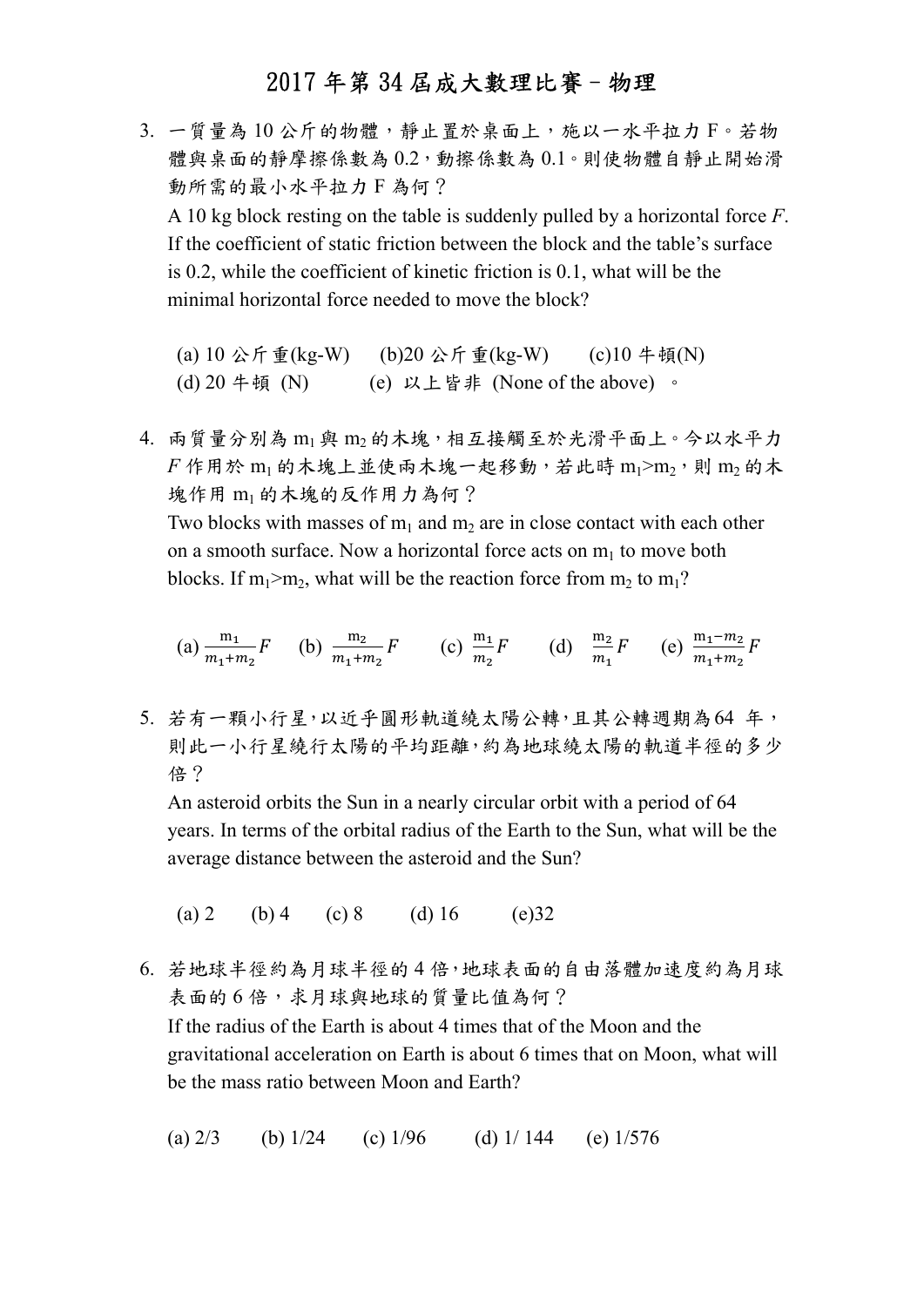- 7. 在 x-y 平面上兩個帶相同電量 Q 的點電荷分別位於 $(0,0)$ 與 $(2a,0)$ 處, 求 出位於(a,0)處的電場為何? On the xy-plane, two particles with identical charge  $Q$  are located at  $(0,0)$ and (2a,0), respectively. What will be the magnitude of the E-field at  $(a,0)$ ?
	- (a)  $\frac{kQ}{a^2}$  (b)  $\frac{2kQ}{a^2}$  (c)  $\frac{kQ}{2a^2}$  (d)  $\frac{kQ}{4a^2}$  (e) 0
- 8. 兩條長度為 L 相距為 d 的平行導線,分別各載以電流 I1與 I2。若兩電 流方向相反,則兩平行導線之間的作用力為 Two parallel conducting wires with length L and separation d carries the currents  $I_1$  and  $I_2$ , respectively, and in opposite to each other. Find the force between these two wires.
	- (a)  $\mathfrak{R} \mathfrak{H}$  attractive,  $F = \frac{\mu_0 I_1 I_2}{2\pi d} L$  (b)  $\mathfrak{f} \mathfrak{H}$  repulsive,  $F = \frac{\mu_0 I_1 I_2}{2\pi d} L$

(c)  $\mathfrak{R} \cdot \mathfrak{h}$  attractive,  $F = \frac{\mu_0 I_1 I_2}{2 \pi d^2} L$ <sup>2</sup> (d)  $\oint \mathcal{F} \mathcal{D}$  repulsive,  $F = \frac{\mu_0 I_1 I_2}{2\pi d^2} L$  $\frac{2}{1}$ 

(e) 
$$
\Re \pi
$$
 attractive  $\cdot$  F =  $\frac{\mu_0 I_1 I_2}{d^2} L^2$ 

 $9.$  一質子以速度v =  $5.0 \times 10^6$ m/s, 射入均勻的磁場 B=0.4T, 射入時質子 的速度與磁場方向夾角為 30°,則質子受力的大小為 A proton moving at  $v = 5.0 \times 10^6$  m/s enters a uniform magnetic field region of  $B=0.4$ T. If the angle between the velocity and the B-field is 30°, the force experienced by the proton is:

(a)  $1.6 \times 110^{-13}$ N (b) $3.2 \times 10^{-13}$ N (c)  $1.6 \times 10^{-19}$ N (d)  $3.2 \times 10^{-19}$ N (e) 0N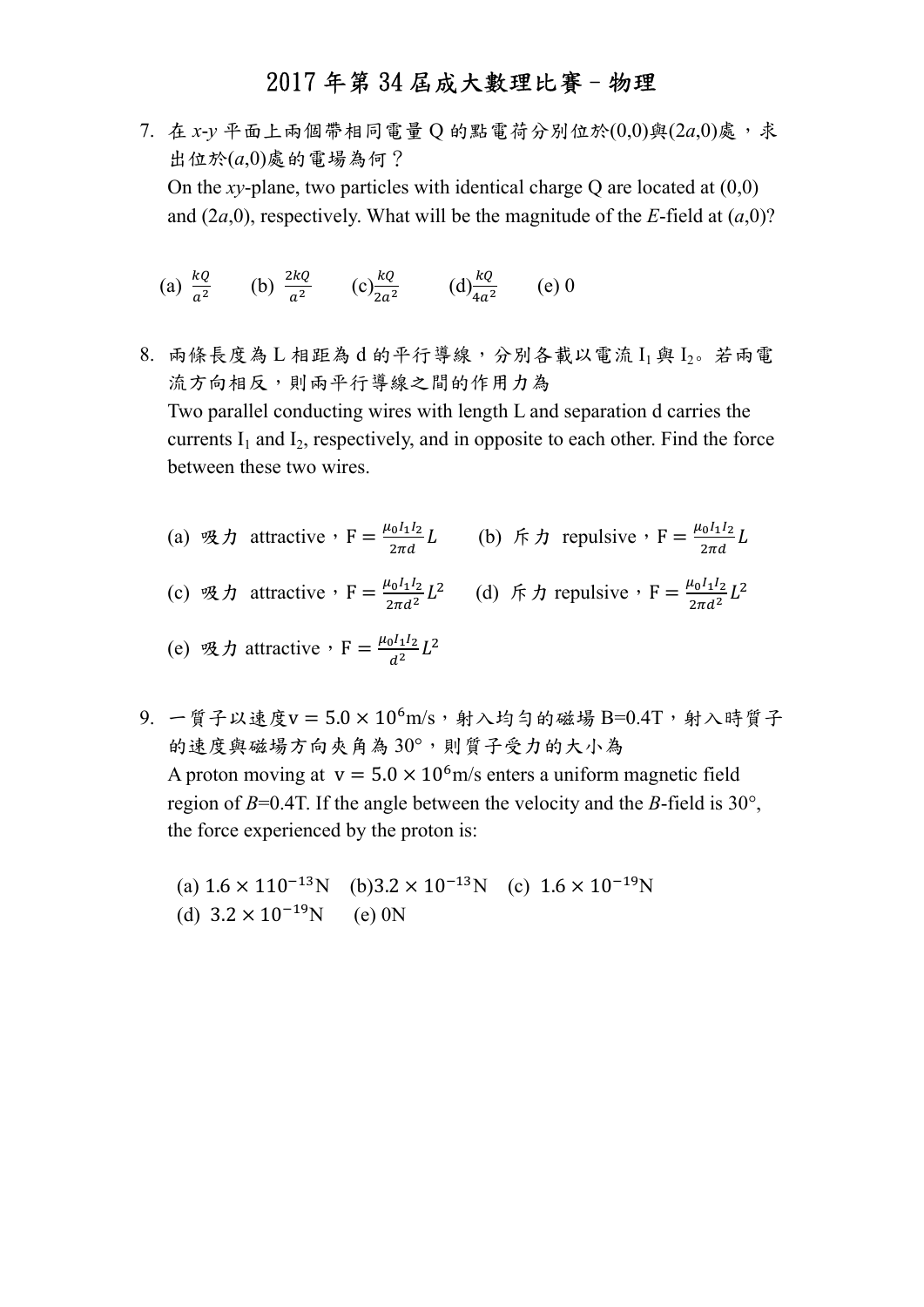- 10.聲波由空氣傳入水中的過程中,下列有關聲波性質的敘述,何者正確? A sound wave propagates from air into water. Which of the following statement is true?
	- (a) 在水中與空氣中聲波前進的方向皆相同 The sound wave has the same propagating direction in air and water.
	- (b) 聲波的速率在水中比在空氣的速率較小 The speed of the sound wave is smaller in water than in air.
	- (c) 聲波的頻率在水中與在空氣中皆相同 The frequency of the sound wave is the same in water and in air
	- (d) 聲波的波長在水中與在空氣中皆相同 The wavelength of the sound wave is the same in water and in air.
	- (e) 以上皆非 (None of the above)
- 11.下列敘述何者正確?Which of the following statement is true?
	- (a) 電磁波在所有的介質中的傳播速度均為 $3 \times 10^8$ m/s The propagating speed of electromagnetic waves is  $3 \times 10^8$  m/s in every medium.
	- (b) 紅外線為不可見光,所以不是電磁波 Infrared is invisible, and hence it is not an electromagnetic wave.
	- (c)  $\beta$  粒子帶正電

 $\beta$  particle carries positive charge.

(d) γ射線的頻率大於 X 射線的頻率

The frequency of a  $\gamma$ -ray is higher than that of a X-ray.

(e) 紅外線波長大於無線電波的波長

The wavelength of an infrared light is higher than that of a radio wave.

12.若有一瀑布其落差高達 1000m。假設當流水從瀑布頂部垂直下瀉到底部 之後,流水的位能全部轉換成熱能。則瀑布頂部和底部兩處的最大水溫 差約為多少℃?

The altitudinal difference between the top and the base of a waterfall is 1,000m. If all the potential energy is converted into heat when the water reaches the base, what will be the temperature difference of the water at the top and at the base in  $°C$ ?

(a) 1.4 (b) 1.7 (c) 2.0 (d) 2.3 (e) 2.6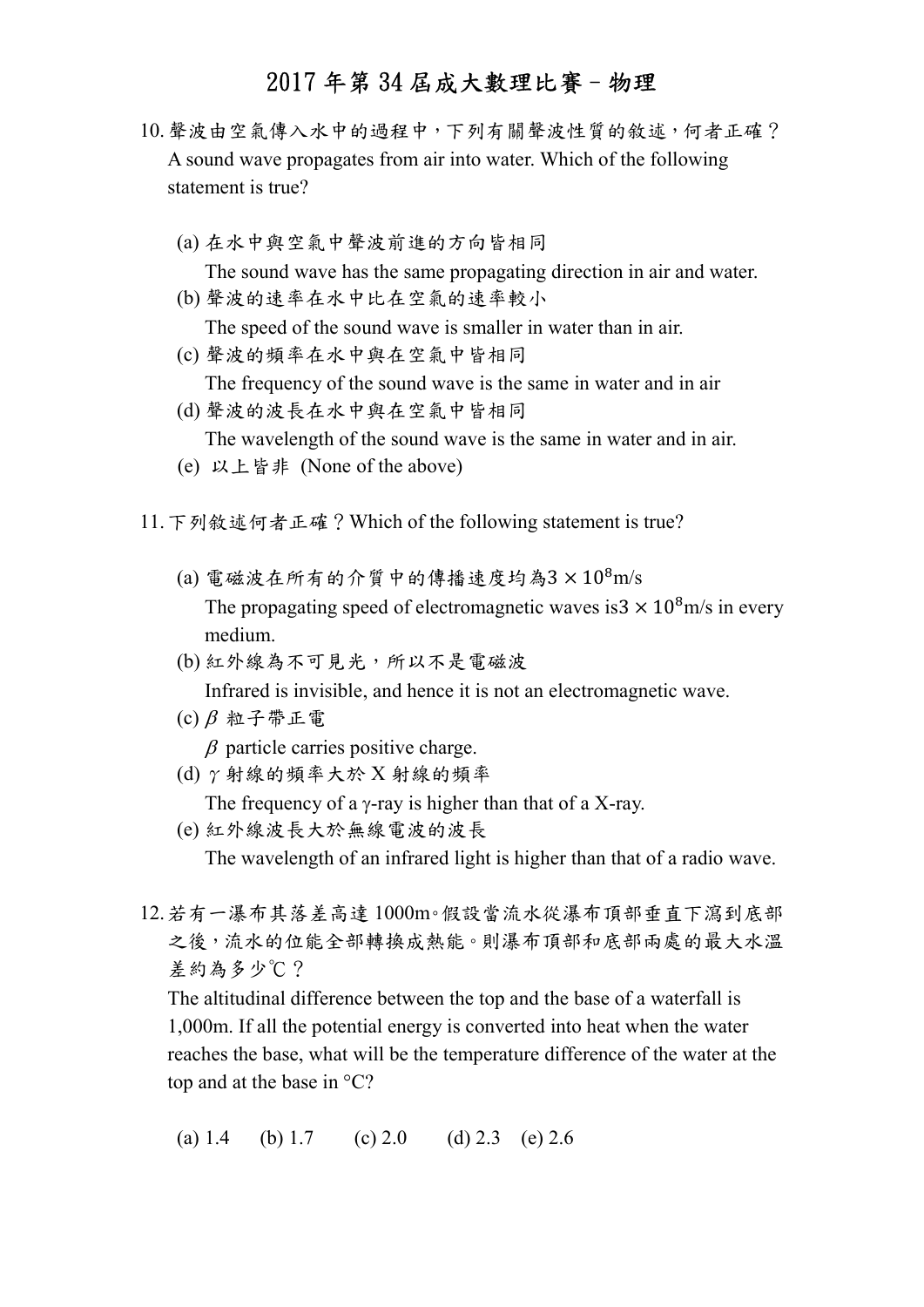- 13.氫原子 n=1,2,3,4 的 4 個能階之內,經由電子在不同能間的躍遷,會產 生幾條不同頻率的發射譜線: For the first four energy levels in a hydrogen atom, how many distinct spectrum lines can be formed?
	- (a) 3 (b) 4 (c) 6 (d) 9 (e) 12
- 14.在光電效應的實驗中,若欲增加釋放出光電子的動能,則該如何操作? In the photoelectric experiment, if there is a need to increase the kinetic energy of the photo-electron, what should you do?
	- (a) 增加照射光的光子數目

Increase the number of incident photons

- (b) 增高照射光的頻率 Increase the frequency of the incident light
- (c) 增長照射光的波長 Increase the wavelength of the incident light
- (d) 將照射光的亮度調強 Increase the intensity of the incident light
- (e) 以上皆非 (None of the above)
- 15.下列哪些實驗,可以證明電子具有波動性?

In the following experiments, which one shows that electrons can behave like a wave?

- (a) 密立根油滴實驗 Millikan oil drop experiment
- (b) 電流的磁效應實驗 Current's magnetic effect experiment
- (c) 光電效應實驗 Photoelectric effect experiment
- (d) 康普吞散射實驗 Compton scattering experiment
- (e) 電子繞射實驗 Electron diffraction experiment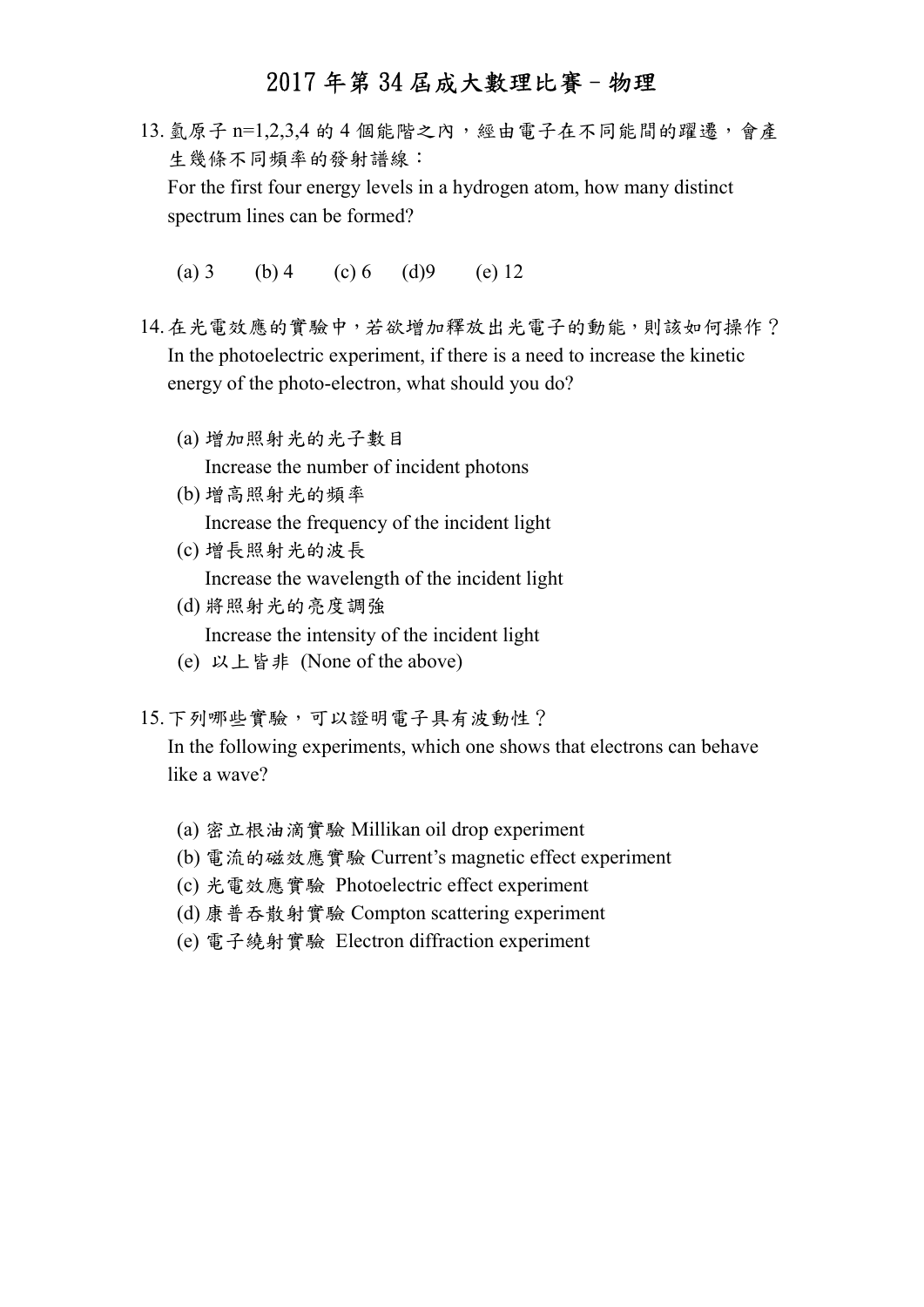- 16.一個氘與一個氚經核融合反應後產生一個氦與一個質子,在此過程中質 量減少了約3×10<sup>29</sup> $kg$ ,也就是會釋放出能量約為 When a deuterium and a tritium fuse to produce a helium and a proton, the mass reduction is  $3 \times 10^{29}$  kg. How much energy does this reaction produce?
	- (a)  $2.7 \times 10^{-12}$ *j*, (b)  $1.4 \times 10^{-1}$  *j* (c)  $3.0 \times 10^{-19}$ *j* (d)  $4.5 \times 10^{-19}$  (e)  $9.0 \times 10^{-19}$
- $17.$ 若一個固定不動的點電荷電量為 $4.0 \times 10^{-6}$ C, 自距離該點電荷  $10 \text{cm}$ 處 A 點移動至  $20 \text{cm}$  之 B 點, 則電位變化  $V_A$ - $V_B$ 為何? A stationary particle carrying a charge of  $4.0 \times 10^{-6}$  C. If one moves from point A (10 cm away from the particle) to point B (20 cm away from the particle), the change in the electric potential  $(V_A-V_B)$  is:
	- (a)  $1.2 \times 10^5 V$ , (b)  $1.8 \times 10^5 V$  (c) $2.7 \times 10^5 V$ (d)  $3.6 \times 10^5 V$  (e)  $5.4 \times 10^5 V$

18.下列敘述何者不正確?Which of the following statement is incorrect?

- (a) 電荷在均勻磁場中的受力與磁場垂直 The force experienced by a charge in the uniform  $B$ -field is perpendicular to the B-field
- (b) 靜止的電荷在均勻磁場中不受力 Stationary charge experiences no force in a uniform B-field.
- (c) 電場可以加速電子 Electric field can accelerate electrons
- (d) 磁場可以增加帶電粒子的動能 Magnetic field can increase the kinetic energy of charged particles
- (e) 沒有單獨存在 N 極或 S 極的磁鐵 There is no isolated magnetic N-pole or S-pole.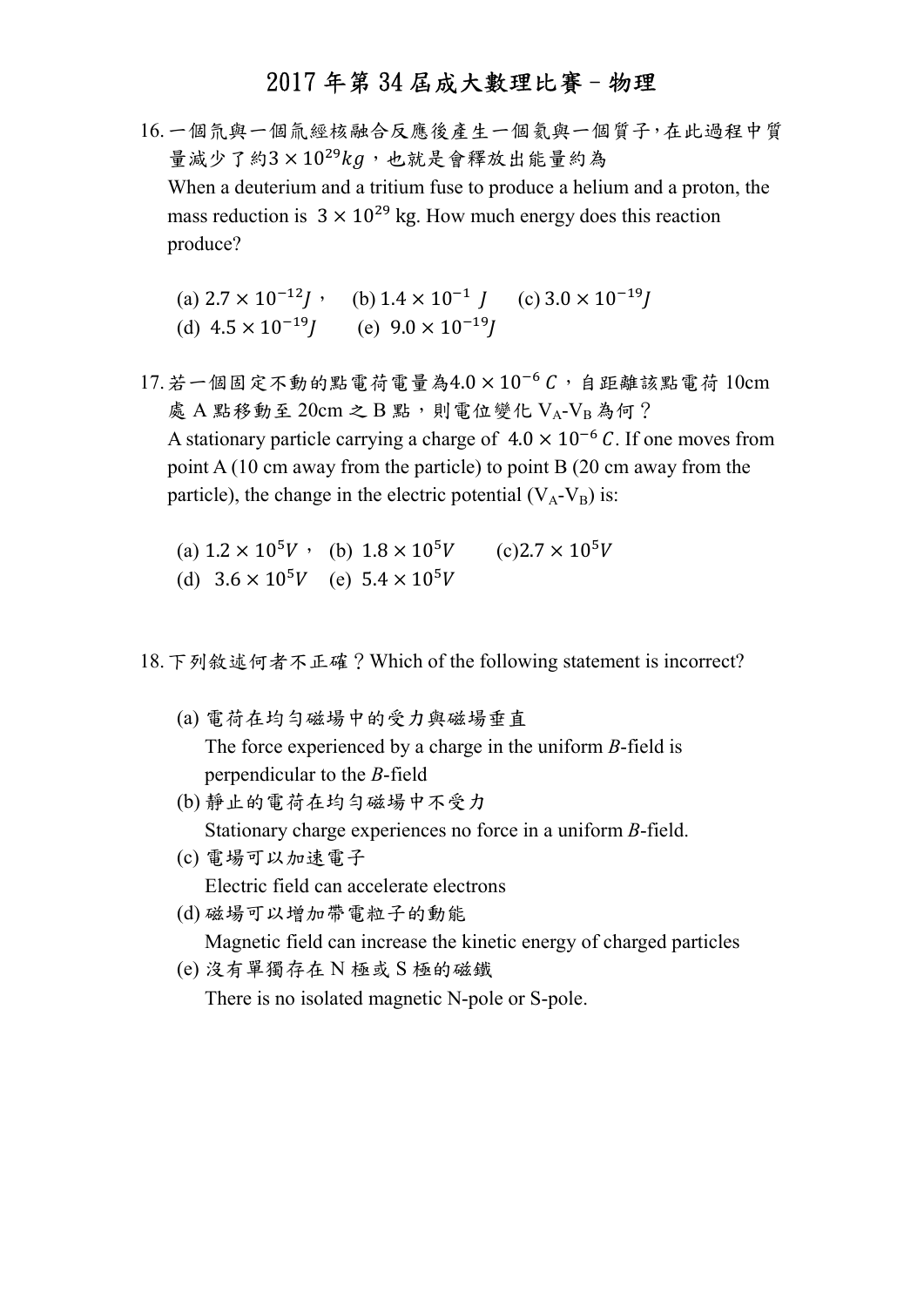19.一容器內裝理想氣體,以一可以自由無摩擦的滑動且完全隔熱的板子隔 開成左、右二室。最初,當板子靜止時,左右兩室的溫度均為 27℃, 體積均為 V,壓力均為 1atm。若右室保持 27℃,左室緩慢加熱至 327 ℃,則板子會向右緩慢移動;當板子再度靜止不再移動時,此時 Anidea gas-filled container is partitioned by a frictionless and movable divider into two chambers. Initially, the divider is stationary, the chambers are equally divided (each having volume  $V$ ), the gas pressure is 1 atm, and the gas temperature is  $27 \text{ °C}$ . Now the temperature of right chamber maintains at  $27^{\circ}$ C, but the temperature of the left chamber is slowly heated to  $327 \text{ °C}$ . In response, the divider will move to the right. When the divider reaches the equilibrium position, then

\n- (a) 
$$
\pm \leq \omega
$$
 禫積為<sup>3</sup>  $V$ ; volume of the left chamber is  $\frac{3}{2}V$
\n- (b)  $\pm \leq \omega$  繮積為<sup>3</sup>  $V$ ; volume of the right chamber is  $\frac{3}{4}V$
\n- (c)  $\pm \leq \omega$  繮{ 1}  $\frac{3}{4}V$ ; volume of the left chamber is  $\frac{3}{4}V$
\n- (d)  $\pm \leq \omega$  10  $\frac{3}{4}V$ ; volume of the right chamber is  $\frac{3}{2}V$
\n- (e)  $\pm \leq \omega$  10  $\frac{3}{4}V$ ; volume of the right chamber is  $\frac{1}{2}V$
\n

20. ု 
$$
Q(19) \cdot \text{·}{\text{!}}\times \text{·}{\text{!}}\times \text{·}{\text{!}}\times \text{·}{\text{!}}\times \text{·}{\text{!}}\times \text{·}{\text{!}}\times \text{·}{\text{!}}\times \text{·}{\text{!}}\times \text{·}{\text{!}}\times \text{·}{\text{!}}\times \text{·}{\text{!}}\times \text{·}{\text{!}}\times \text{·}{\text{!}}\times \text{·}{\text{!}}\times \text{·}{\text{!}}\times \text{·}{\text{!}}\times \text{·}{\text{!}}\times \text{·}{\text{!}}\times \text{·}{\text{!}}\times \text{·}{\text{!}}\times \text{·}{\text{!}}\times \text{·}{\text{!}}\times \text{·}{\text{!}}\times \text{·}{\text{!}}\times \text{·}{\text{!}}\times \text{·}{\text{!}}\times \text{·}{\text{!}}\times \text{·}{\text{!}}\times \text{·}{\text{!}}\times \text{·}{\text{!}}\times \text{·}{\text{!}}\times \text{·}{\text{!}}\times \text{·}{\text{!}}\times \text{·}{\text{!}}\times \text{·}{\text{!}}\times \text{·}{\text{!}}\times \text{·}{\text{!}}\times \text{·}{\text{!}}\times \text{·}{\text{!}}\times \text{·}{\text{!}}\times \text{·}{\text{!}}\times \text{·}{\text{!}}\times \text{·}{\text{!}}\times \text{·}{\text{!}}\times \text{·}{\text{!}}\times \text{·}{\text{!}}\times \text{·}{\text{!}}\times \text{·}{\text{!}}\times \text{·}{\text{!}}\times \text{·}{\text{!}}\times \text{·}{\text{!}}\times \text{·}{\text{!}}\times \text{·}{\text{!}}\times \text{·}{\text{!}}\times \text{·}{\text{!}}\times \text{·}{\text{!}}\times \text{·}{\text{!}}\times \text{·}{\text{!}}\times \text{·}{\text{!}}\times \text{·}{\text{!}}\times \text{·}{\text{!}}\times \text{·}{\text{!}}\times \text{·}{
$$

(a) 0.8atm (b) 1.2 atm (c)1.5 atm (d) 1.8 atm (e)2.0 atm

21. 一物體連接於彈性係數為 50N/m 的彈簧上, 並在光滑的水平面上, 離 平衡點為 40cm 與– 40cm 的範圍內來回振盪。則當物體位於 20cm 處的 彈性位能為何?

A block is connected to a spring with a spring constant of 50N/m. The block oscillates about an equilibrium position on a smooth surface with amplitude of 40 cm (- 40 cm to +40 cm with respect to the equilibrium position at zero). What will be the spring potential energy when the block is at 20 cm?

(a) 0 J (b) 1 J (c) 2 J (d) 3 J (e) 4 J